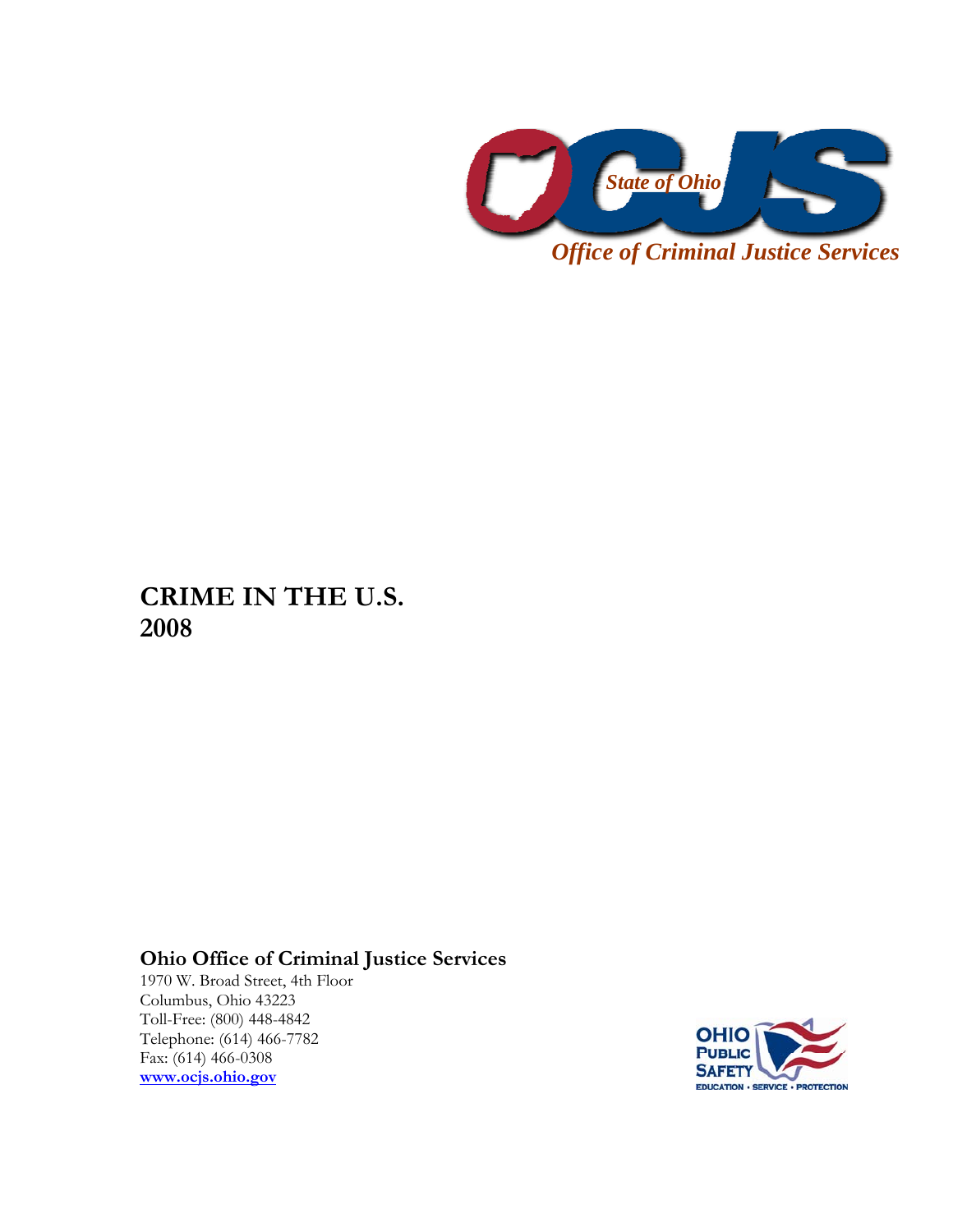## **CRIME IN THE UNITED STATES 2008**

On September 14, 2009, the Federal Bureau of Investigation released *Crime in the United States 2008*. This annual publication is a compilation of statistics collected by the FBI's Uniform Crime Reporting (UCR) program, which is a nationwide, cooperative statistical effort of more than 17,000 city, university and college, county, state, tribal, and federal law enforcement agencies voluntarily reporting data on crimes brought to their attention. During 2008, law enforcement agencies active in the UCR program represented 94.9 percent of the total population.

Data for Ohio, the East North Central region of the Midwest<sup>[1](#page-1-0)</sup>, and the U.S. are summarized below.

**Violent Crime**. Violent crime includes murder and non-negligent manslaughter, forcible rape, robbery, and aggravated assault. The overall rate (per 100,000 population) of violent crime in the U.S. decreased 2.7 percent from 2007 to 2008. The East North Central region showed a rate decrease of 2.5 percent. In Ohio, the rate increased 1.5 percent, from 343.2 per 100,000 population to 348.2 per 100,000 population. Ohio's violent crime rate is still much lower than the nation's rate of 454.5.

- o Murder and non-negligent manslaughter. The murder rate decreased 4.7 percent for the U.S. and 5.6 percent in the East North Central region. In Ohio, the murder rate increased 5.1 percent.
- o Forcible rape. Rape decreased 2.4 percent in the U.S. and 1.5 percent in the East North Central region. The rape rate decreased 0.9 percent in Ohio.
- o Robbery. Robbery rates decreased 1.5 percent in the U.S. and increased 0.3 percent in the East North Central region. Ohio showed an increase of 2.3 percent in robbery from 159.2 to 163.0 per 100,000 population. Ohio's rate is higher than that of the U.S. (145.3) and the region (147.4).
- o Aggravated Assault. Aggravated assault rates decreased 3.2 percent in the U.S. and 4.2 percent in the East North Central region. In Ohio, the aggravated assault rate increased 1.0 percent. Ohio's rate (142.1) is less than that of the region (232.8) and nearly half that of the U.S. (274.6).

**Property Crime**. Property crime consists of burglary, larceny-theft, and motor vehicle theft<sup>[2](#page-1-1)</sup>. The property crime rate in the U.S. decreased 1.6 percent, from 3263.5 per 100,000 to 3212.5 per 100,000. In the East North Central region, property crime decreased 1.8 percent. In Ohio, the overall property crime rate decreased 1.3 percent.

- o Burglary. The burglary rate increased 1.2 percent in the U.S. and increased 2.2 percent in the East North Central region. In Ohio, the burglary rate increased 3.9 percent to 892.8 per 100,000 population. This rate is higher than that of the U.S. (730.8) and is the highest in the East North Central region.
- o Larceny-theft. Larceny-theft rates decreased 0.5 percent in the U.S. and decreased 1.8 percent in the East North Central region. In Ohio, the larceny-theft rate decreased 1.4 percent.

<u>.</u>

<span id="page-1-0"></span><sup>1</sup> The East North Central region consists of Illinois, Indiana, Michigan, Ohio, and Wisconsin.

<span id="page-1-1"></span><sup>2</sup> Arson is also considered a property crime; however, the UCR program does not have sufficient data to estimate arson offenses.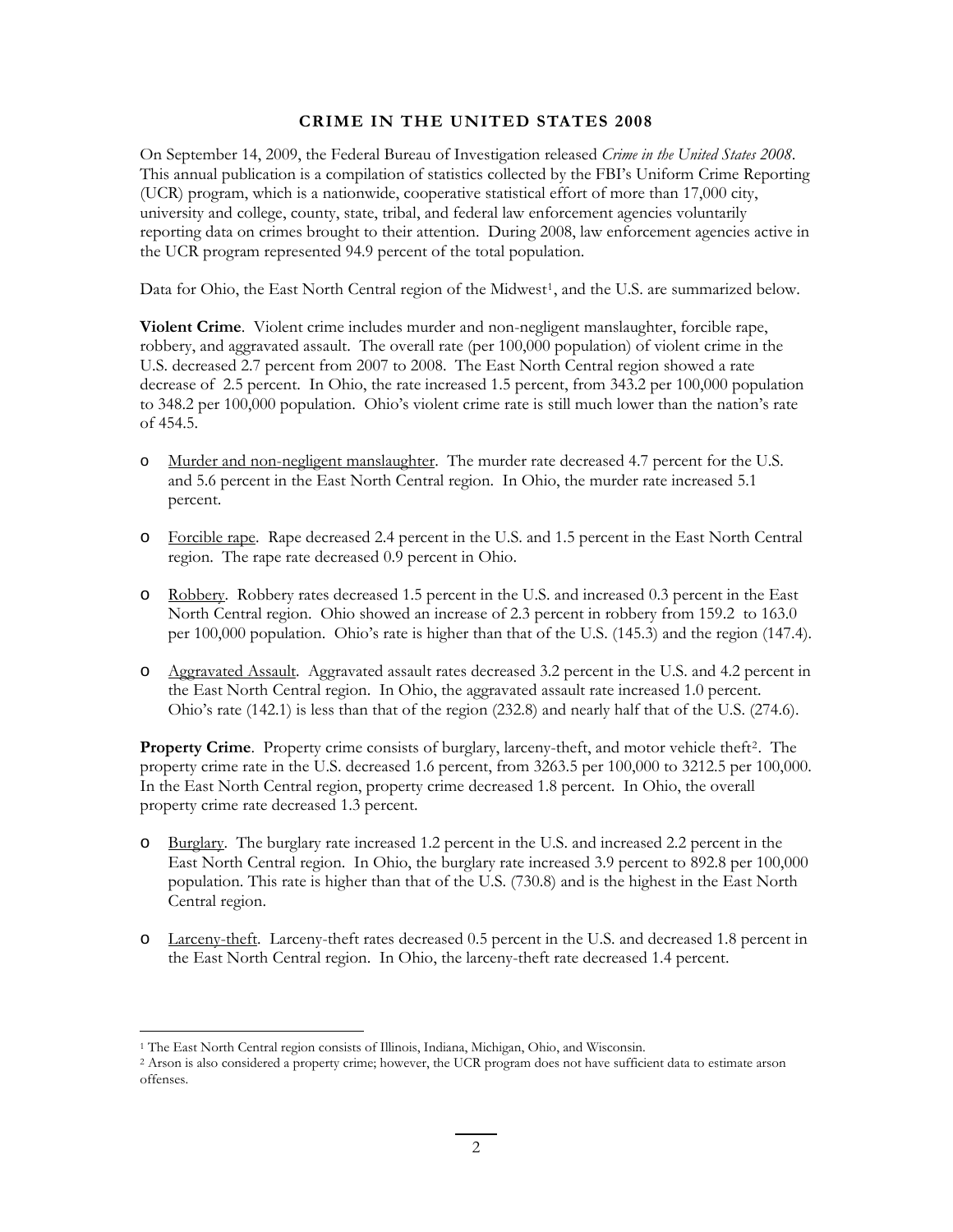- o Motor vehicle theft. Motor vehicle theft decreased 13.4 percent in the U.S. and 11.7 percent in the East North Central region. In Ohio, the rate decreased 15.7 percent to 248.4 per 100,000—a rate lower than that of the East North Central region (272.3) and the U.S. (314.7).
- o The following tables display 2007-2008 crime rate changes for the U.S., the East North Central region, Ohio, and Ohio's largest cities.

| <b>OFFENSES</b>                                        | OHIO                                                                                                                                                                                                                | NATIONAL/REGIONAL                                                                                                                                                                                                                          |
|--------------------------------------------------------|---------------------------------------------------------------------------------------------------------------------------------------------------------------------------------------------------------------------|--------------------------------------------------------------------------------------------------------------------------------------------------------------------------------------------------------------------------------------------|
| <b>Violent Crime Totals</b><br>Ohio: Increase of 1.5%. | Akron: Increase of 22.1%<br>Cincinnati: Increase of 17.1%<br>Cleveland: Decrease of 2.5%<br>Columbus: Decrease of 9.1%<br>Dayton: Increase of 5.6%<br>Toledo: Decrease of 7.1%<br>Youngstown: Increase of 1.0%      | <b>National:</b> Decrease of 2.7%.<br>East North Central: Decrease of<br>2.5%. Michigan reported the largest<br>decrease (-6.4%). Increases were<br>reported by Indiana $(+0.1\%)$ and<br>Ohio $(+1.5\%)$ .                                |
| Murder<br>Ohio: Increase of 5.1%.                      | Akron: Decrease of 22.0%<br>Cincinnati: Increase of 15.8%<br>Cleveland: Increase of 15.0%<br>Columbus: Increase of 35.1%<br>Dayton: Increase of 33.3%<br>Toledo: Increase of 29.3%<br>Youngstown: Decrease of 22.8% | National: Decrease of 4.7%.<br>East North Central: Decrease of<br>5.6%. Double-digit decreases were<br>reported by Michigan (-19.3%) and<br>Wisconsin (-20.6%). Illinois and<br>Ohio reported increases of 4.7%<br>and 5.1%, respectively. |
| Forcible Rape<br>Ohio: Decrease of 0.9%.               | Akron: Decrease of 3.2%<br>Cincinnati: Decrease of 14.1%<br>Cleveland: Increase of 14.8%<br>Columbus: Decrease of 8.9%<br>Dayton: Decrease of 8.7%<br>Toledo: Decrease of 18.4%<br>Youngstown: Decrease of 25.4%    | <b>National:</b> Decrease of 2.4%.<br>East North Central: Decrease of<br>1.5%. No states reported an<br>increase in rape. Wisconsin had the<br>greatest decrease (-8.9%).                                                                  |
| Robbery<br>Ohio: Increase of 2.3%.                     | Akron: Increase of 10.7%<br>Cincinnati: Increase of 23.3%<br>Cleveland: Decrease of 4.0%<br>Columbus: Decrease of 8.7%<br>Dayton: Increase of 8.8%<br>Toledo: Increase of 5.4%<br>Youngstown: Increase of 1.8%      | <b>National:</b> Decrease of 1.5%<br>East North Central: Increase of<br>0.3%. Michigan, Indiana, and<br>Wisconsin reported decreases in<br>robbery, while Ohio and Illinois<br>reported increases.                                         |
| <b>Aggravated Assault</b><br>Ohio: Increase of 1.0%.   | Akron: Increase of 43.6%<br>Cincinnati: Increase of 15.3%<br>Cleveland: Decrease of 3.4%<br>Columbus: Decrease of 12.2%<br>Dayton: Increase of 3.4%<br>Toledo: Decrease of 13.3%<br>Youngstown: Increase of 5.8%    | <b>National:</b> Decrease of 3.2%.<br>East North Central: Decrease of<br>4.2%. Increases were reported in<br>Ohio (+1.0%) and Indiana<br>$(+4.0\%)$ .                                                                                      |

## **Change in crime rate (per 100,000 population) from 2007 to 2008**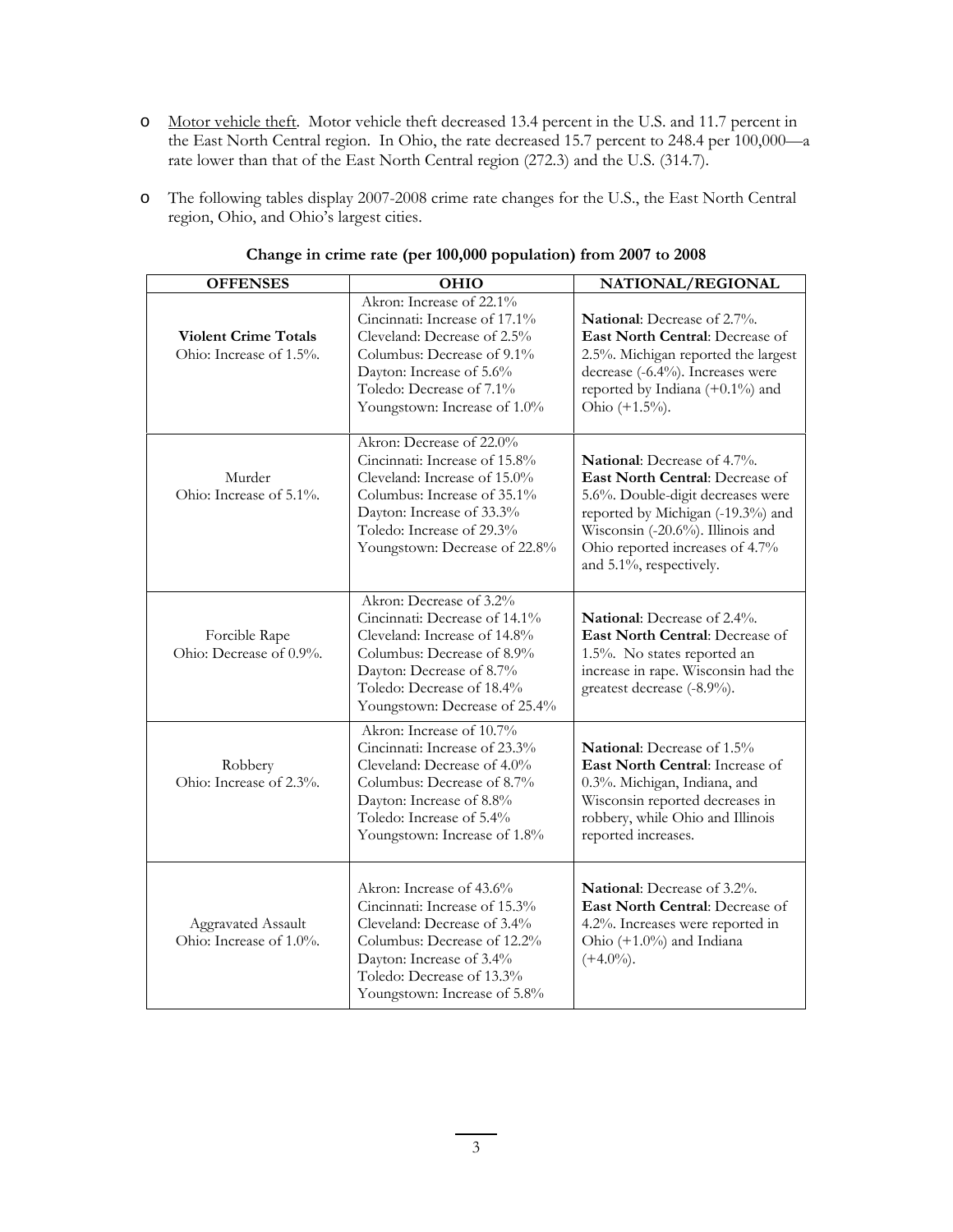| <b>OFFENSES</b>                                         | <b>OHIO</b>                                                                                                                                                                                                         | NATIONAL/REGIONAL                                                                                                                                                                                     |
|---------------------------------------------------------|---------------------------------------------------------------------------------------------------------------------------------------------------------------------------------------------------------------------|-------------------------------------------------------------------------------------------------------------------------------------------------------------------------------------------------------|
| <b>Property Crime Totals</b><br>Ohio: Decrease of 1.3%. | Akron: Increase of 3.1%<br>Cincinnati: Decrease of 1.4%<br>Cleveland: Decrease of 5.8%<br>Columbus: Decrease of 8.2%<br>Dayton: Decrease of 8.8%<br>Toledo: Decrease of 12.1%<br>Youngstown: Increase of 9.9%       | <b>National:</b> Decrease of 1.6%<br>East North Central: Decrease of<br>1.8%. All states reported a<br>decrease in overall property crime,<br>ranging from 0.1% (Illinois) to<br>4.3% (Michigan).     |
| Burglary<br>Ohio: Increase of 3.9%.                     | Akron: Increase of 14.6%<br>Cincinnati: Increase of 2.0%<br>Cleveland: Increase of 2.1%<br>Columbus: Increase of 0.2%<br>Dayton: Decrease of 0.2%<br>Toledo: Increase of 2.9%<br>Youngstown: Increase of 10.5%      | National: Increase of 1.2%<br>East North Central: Increase of<br>2.2%. Decreases were noted in<br>two states, Michigan (-1.0%) and<br>Wisconsin $(-1.8\%)$ .                                          |
| Larceny-Theft<br>Ohio: Decrease of 1.4%.                | Akron: Increase of 1.4%<br>Cincinnati: Decrease of 0.1%<br>Cleveland: Decrease of 3.0%<br>Columbus: Decrease of 10.4%<br>Dayton: Decrease of 9.0%<br>Toledo: Decrease of 17.2%<br>Youngstown: Increase of 9.2%      | <b>National:</b> Decrease of 0.5%<br><b>East North Central:</b> Decrease of<br>1.8%. All states reported a<br>decrease in larceny-theft, ranging<br>from $0.8\%$ (Illinois) to $3.5\%$<br>(Michigan). |
| Motor Vehicle Theft<br>Ohio: Decrease of 15.7%.         | Akron: Decrease of 20.3%<br>Cincinnati: Decrease of 19.7%<br>Cleveland: Decrease of 20.9%<br>Columbus: Decrease of 16.5%<br>Dayton: Decrease of 25.7%<br>Toledo: Decrease of 26.5%<br>Youngstown: Increase of 10.5% | National: Decrease of 13.4%.<br><b>East North Central:</b> Decrease of<br>11.7%. All states posted relatively<br>large decreases, ranging from<br>$-4.2\%$ (Illinois) to $-15.7\%$ (Ohio).            |
| Arson<br>Ohio: not available.                           | Akron: No change<br>Cincinnati: Increase of 2.7%<br>Cleveland: Decrease of 4.6%<br>Columbus: Increase of 27.9%<br>Dayton: Increase of 0.9%<br>Toledo: Decrease of 16.3%<br>Youngstown: Increase of 1.0%             | Arson data are not available for a<br>regional or national comparison.                                                                                                                                |